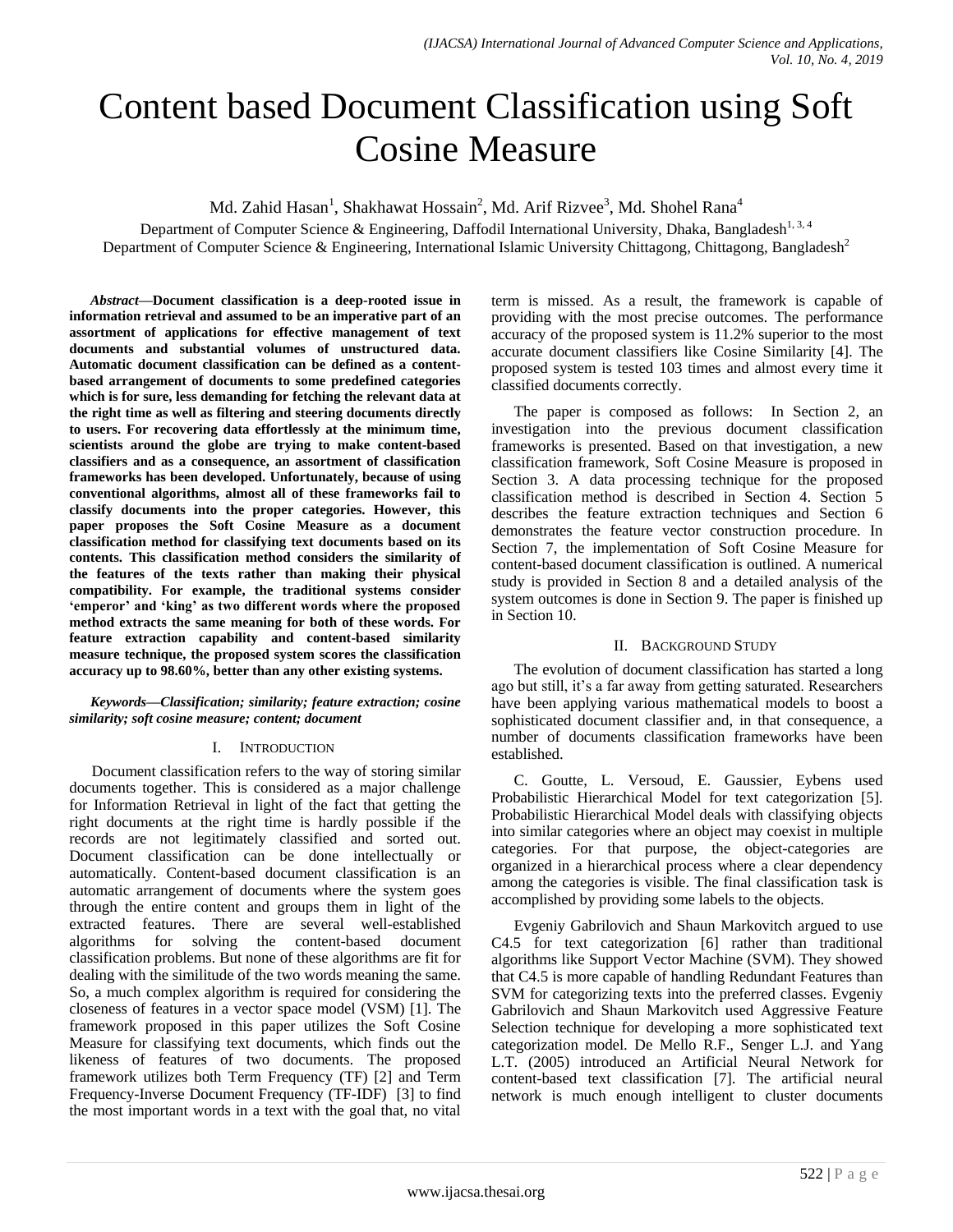without any previous domain knowledge. It uses document features to organize documents into proper clusters.

Y. H. Li and A. K. Jain conducted an experiment over Naive Bayes Classifier, Nearest Neighbor Classifier, Decision Trees and a Subspace Method [8] to find out the best-fit algorithm for document classification. The authors found that Naive Bayes and Subspace Method performed better than the other two classifiers on their data sets. They used the downloaded dataset for their experiments and their classification accuracy was approximately 83%. Authors also conducted an experiment to compare the performance accuracy among the Bayesian classifier, decision tree (ID3) and nearest neighbor with respect to the binary feature vector.

Shreyatakhatri proposed an improved K-means algorithm for Document Clustering [9]. In their experiment, they found that their proposed algorithm's accuracy was much better compared to current algorithms regarding time complexity and F-measure. On the other hand, Janani Balakumar proposed Enhanced Bisecting K-means (EBK) algorithm for clustering text document [10]. EBK is presented as an improved version of the Bisecting K-means clustering algorithm, capable of handling the limitations of Bisecting K-means algorithm while clustering documents into the assigned classes.

In 2017 S. Adinugroho, Y. A. Sari, M. A. Fauzi, and P. P. Adikara proposed a hybrid algorithm for clustering text documents correctly [11]. Their proposed algorithm consists of two prominent algorithms: Latent Semantic Indexing (LSI) and Pillar Algorithm. S. Adinugroho, Y. A. Sari, M. A. Fauzi, and P. P. Adikara used LSI to extracts features and Pillar Algorithm to select seeds. A year back, in 2016, P. Bafna, D. Pramod and A. Vaidya proposed a new document clustering method, TF-IDF along with fuzzy k-means algorithm [12] to achieve the maximum clustering accuracy. The authors carried out a number of experiments on several datasets to verify the clustering accuracy of their proposed methodology. For that purpose, an approach for removing clamorous as well as less important data was followed by the authors. Hierarchical agglomerative clustering approach was applied in this experiment to optimize the system's performance.

Some researchers believe that Cosine Similarity secures the maximum accuracy in case of text document clustering. Lailil Muflikhah and B. Baharudin claimed that their proposed method performs better than all other clustering algorithms [13]. They calculated the performance of their system with fmeasure some 0.91 and entropy about 0.51. They also claimed that the performance of their proposed system remains the same even if the system is applied to a huge amount of data. Baoli Li and Liping Han conducted a very deep analysis on cosine similarity for clustering text documents. Based on the experimental results, Baoli Li and Liping Han stated that cosine similarity is not always fit for document clustering tasks. Then they proposed Distance Weighted Cosine Similarity [14] for classifying text documents.

M. L. Aishwarya and K. Selvi proposed an intelligent similarity measure technique [15] to solve document clustering problems. They used the concept of the Neural Network algorithm to develop their intelligent similarity measure approach. These researchers suggested Echo State Neural Network and Radial Basis Function to cluster documents if the tainting dataset contains irrelevant documents.

Unfortunately, none of these classifiers could overcome some common drawbacks which lead the scientist to develop a content-based document classification framework, a well more intelligent classification model, equipped for classifying any text documents just by experiencing its content.

## III. METHODOLOGY

# *A. Soft Cosine Measure*

Soft Cosine Measure, a new concept in classification tasks, considers the pairs of features [16] to discover the similitude between two word vectors in a vector space model (VSM) [17]. Although Soft Cosine Measure has derived from the Cosine Similarity, there is a major distinction between these two concepts. Cosine Similarity ordinarily considers the cosine of the angle between two non-zero vectors to discover the similitude between two documents [18] where Soft Cosine Measure calculates comparability between the features extracted from those documents. For, two N-dimension vectors α and β the Soft Cosine Similarity can be calculated as follows:

Soft Cosine 
$$
(\alpha, \beta)
$$
 =  $\frac{\sum_{i,j}^{N} S_{ij} \alpha_i \beta_j}{\sqrt{\sum_{i,j}^{N} S_{ij} \alpha_i \alpha_j} \sqrt{\sum_{i,j}^{N} S_{ij} \beta_i \beta_j}}$ ;  
\nWhere,  $s_{i,j}$  = similarity (*feature<sub>i</sub>*, *feature<sub>j</sub>*)  
\nIf,  $s_{i,i}$ =1 and  $s_{i,j}$ =0 for  $i \neq j$  then,  
\nSoft Cosine  $(\alpha, \beta)$  =  $\frac{\sum_{i,j}^{N} \alpha_i \beta_i}{\sqrt{\sum_{i,j}^{N} \alpha_i \alpha_i} \sqrt{\sum_{i,j}^{N} \beta_i \beta_i}}$   
\n=  $\frac{\sum_{i=1}^{N} \alpha_i \beta_i}{\sqrt{\sum_{i=1}^{N} \alpha_i^2} \sqrt{\sum_{i=1}^{N} \beta_i^2}}$   
\n=  $\frac{\alpha \cdot \beta}{\| \alpha \| \| \beta \|}$  = Cosine Similarity.

So, when there is no similarity between the features of the objects, Soft Cosine Measure becomes proportional to the regular Cosine Similarity formula.

## *B. Data Processing*

For obtaining a better classification model, the proposed framework needs to be trained with a legitimate set of preprocessed data. And to process data properly, the proposed system encounters a couple of steps as stated in Fig. 1.

## *C. Removing Punctuation*

Removing punctuation is a vital task in natural language processing. There are quantities of approach to expel punctuation from a text. In the proposed system, a regular expression is used to dispose of all the punctuations.

## *D. Converting String into Lower Case Letter*

For processing the data in the most convenient way, all the letters in a textual content are converted into the lower-case form.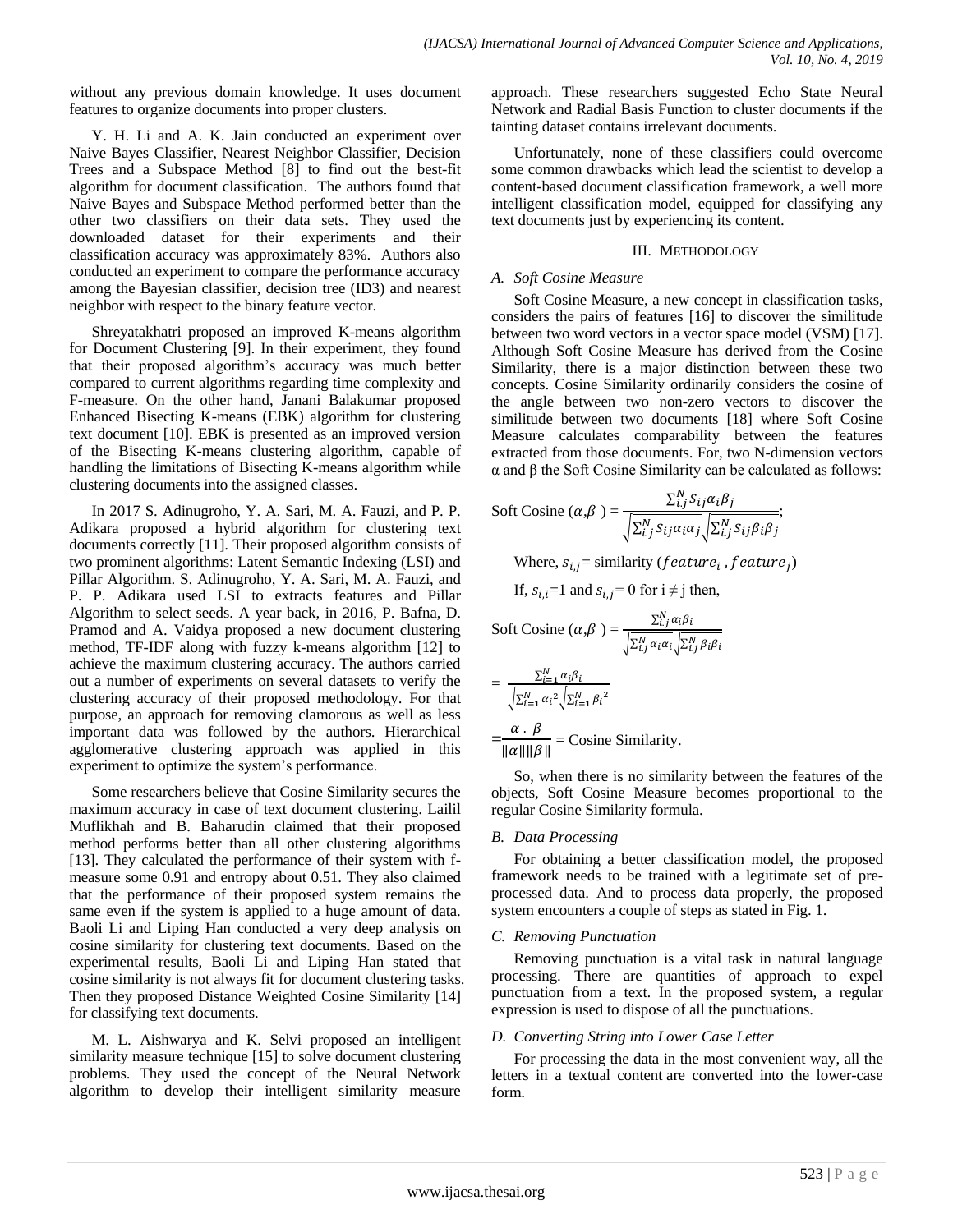

Fig. 1. Data Processing Diagram.

#### *E. Converting the Word into the base form*

A critical task in natural language processing is to convert all the words into their base form. This causes a framework to comprehend words regardless of whether they are in various structures. For instance, Table I represent some words in their base forms.

To convert the words into their base form, Streamer Porter Algorithm [19], [20] is used in this system.

## *F. Parts of Speech Tagging*

The system proposed in this paper has used Latent Analogy [21] for tagging parts of speech. Only the noun and the verbs are used to train the system.

#### *G. Tokenization*

The process of breaking up the content into distinct meaningful units is recognized as tokenization. Tokenization is an important task for this system as the system makes the vector with some particular words or tokens.

#### *H. Discovering the Important Words*

All the words in a text file are not equally important for a specific purpose. So, researchers have taken this task as a challenge to find the important words out from a text document. As a result, various algorithms have been developed to discover the vital words from a text document. However, the proposed framework utilizes two most proficient algorithms to choose the important words: (TF) and TF-IDF as shown in Fig. 2.



Fig. 2. Important Words Acquisition.

TABLE I. WORDS IN VARIOUS FORMS AND THEIR BASE FORM

| Word in different Form          | <b>Base Word</b> |
|---------------------------------|------------------|
| ran, run, running, runs, runner | run              |
| good, better, best              | good             |

## *I. Term Frequency (TF) and Term Frequency-Inverse Document Frequency (TF-IDF)*

Term Frequency [2] is the calculation of how many times each word appears in a text document. Term Frequency (TF) in documents can be calculated by using the logarithmic scale.

$$
tf_{t,d} = \begin{cases} \log(1 + f_{t,d}), & \text{if } f_{t,d} > 0 \\ 0, & \text{otherwise} \end{cases}
$$

where, t defines a term, d is the document and  $tf_{t,d}$  is the frequency of the term in the documents.

Inverse Document Frequency [22], [23] is the calculation that determines whether a term is common or rare across all the documents. Inverse Document Frequency can be easily calculated by the following formula.

$$
idf_{t,D} = \log \frac{|D|}{|\mathbf{d}\in \mathbf{D}:\mathbf{t}\in \mathbf{d}|}
$$

where, d is a document and D is the set of documents.

Term Frequency-Inverse Document Frequency [3] calculates the high weighted terms in a set of documents.

$$
tf - idf_{t,d,D} = tf_{t,d} * idf_{t,D}
$$

where, t is a term, d is a document and D is a set of documents.

The implementation of TF-IDF mimics the following algorithm:

- 1. Set d ← Text Document, t← a specific term; t  $\in$  d
- 2. Set n  $\leftarrow$ Number of times term t appears in d,
- 3. Set m← Total number of terms in d;
- 4. Compute  $X \leftarrow n \div m$ ;
- 5. Set N← Total number of documents and M← Number of documents with t;  $M \in N$
- 6. Compute  $Y \leftarrow N \div M$ ;
- 7. Set  $K \leftarrow$  Term Frequency Inverse Document Frequency
- 8. Compute  $K \leftarrow X \times Y$ ;
- 9. Print K;

## IV. FEATURE EXTRACTION

The basic convenience of Soft Cosine Measure over Cosine Similarity is its capability of computing similarity between two documents by using their inner features regardless of whether they have any physical comparability or not. For doing that, Soft Cosine Measure discovers features of each vital term in all the documents in a document set. For that purpose, it uses a dictionary that exposes all the possible words with the same meaning for a given word. This process is utilized at both the training and system handling time. The entire procedure is graphically spoken to in the accompanying segment.

#### *A. Feature Extraction During System Training*

For preparing the framework, vital terms are gathered from a substantial amount of datasets which indicates a solid plausibility of having duplicate terms. So, it becomes essential to extract feature at data processing time to remove redundant high weight terms. The imperative terms are principally put away in a cluster and the accompanying algorithm is utilized to evacuate all the redundant data.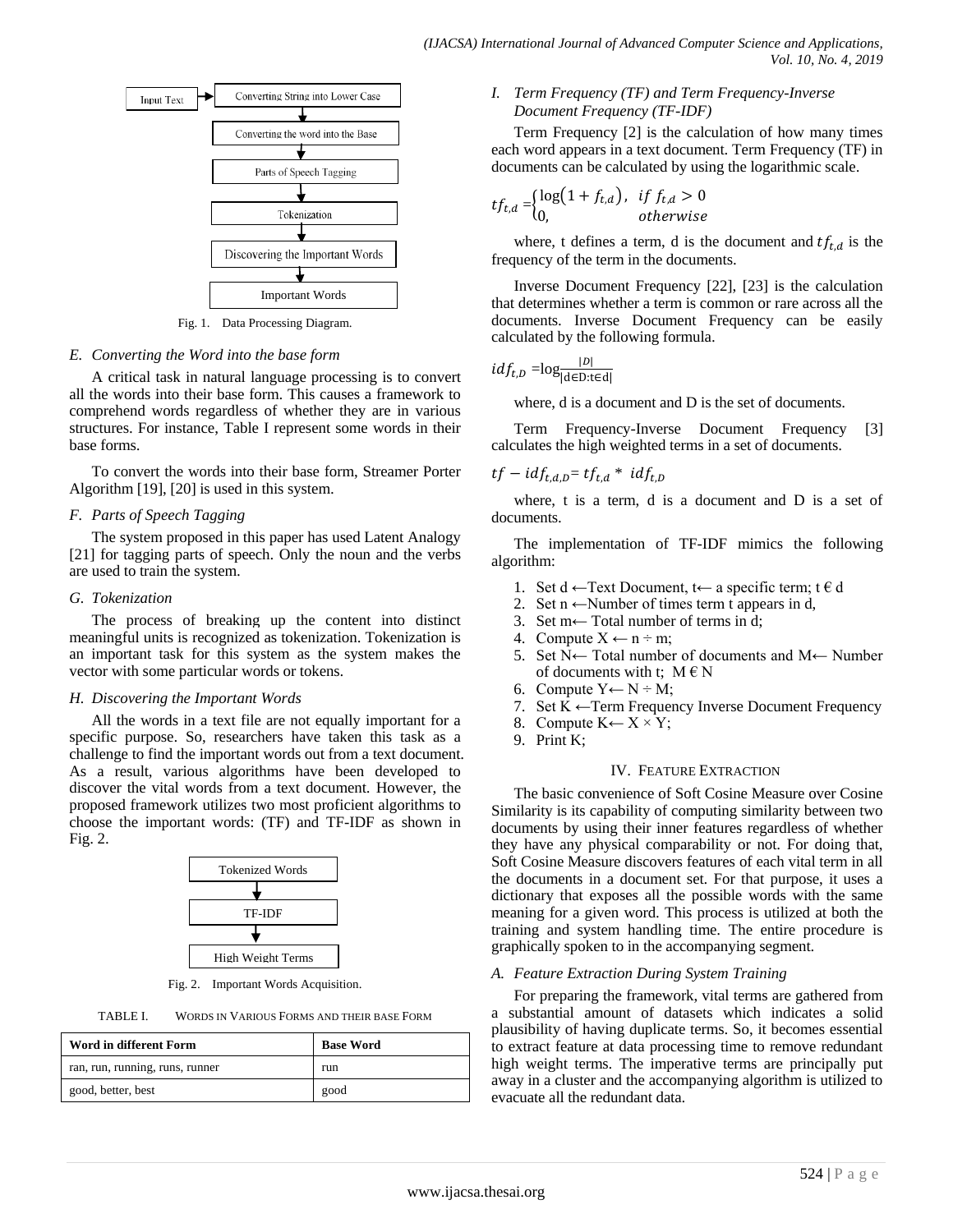- 1. start
- 2. set i to 0
- 3. if  $A[i+1]=-A[i]$
- 3.1 remove  $A[i+1]$ 
	- 3.2 else look for A[i] in lexicon and put all possible features of A[i] into B[j]  $3.2.1$  set j to 0 3.2.2 if  $A[i+1]=B[i]$ 3.2.2.1 remove A[i+1] 3.2.3 else set j to  $j+1$ ;
	- 3.3 set i to  $i+1$ ;
- 4. stop
- *B. Feature Extraction During Similarity Scoring*

Feature extraction during classification is the key operation that enables the proposed framework to perform better than all other existing frameworks. This task is performed in accordance with the following algorithm (Fig. 3).

## *C. Feature Vectors Construction*

In the wake of finding the essential words, the framework figures the Term Frequency for those words and builds the final vectors with the resultant numeric quantities. The following algorithm demonstrates the vector construction process.

- 1. start
- 2. declare high weight terms as  $T_{i; 1 \le i \le n}$
- 3. declare the document as  $d_{i \text{ : } 1 \leq i \leq n}$
- 4. compute term frequency, TF for  $T_1$  in document,
- 5. extract features for  $T_1$  in
- 5.1 add all TF for  $T_1$
- 5.2 rerun the sum
- 6. repeat step 4 for n times
- 7. store the result in a vector, V
- 8. repeat step 3 and 4 for n times 9. end

The Green team was formed with some strong players. They were driving the ball correctly. Unfortunately, a sudden attack failed them. A player from Red Team cornered hardly and the goalkeeper jumped. But the ball entered into the net and it was really a big goal.



Fig. 3. Feature Extraction Procedure.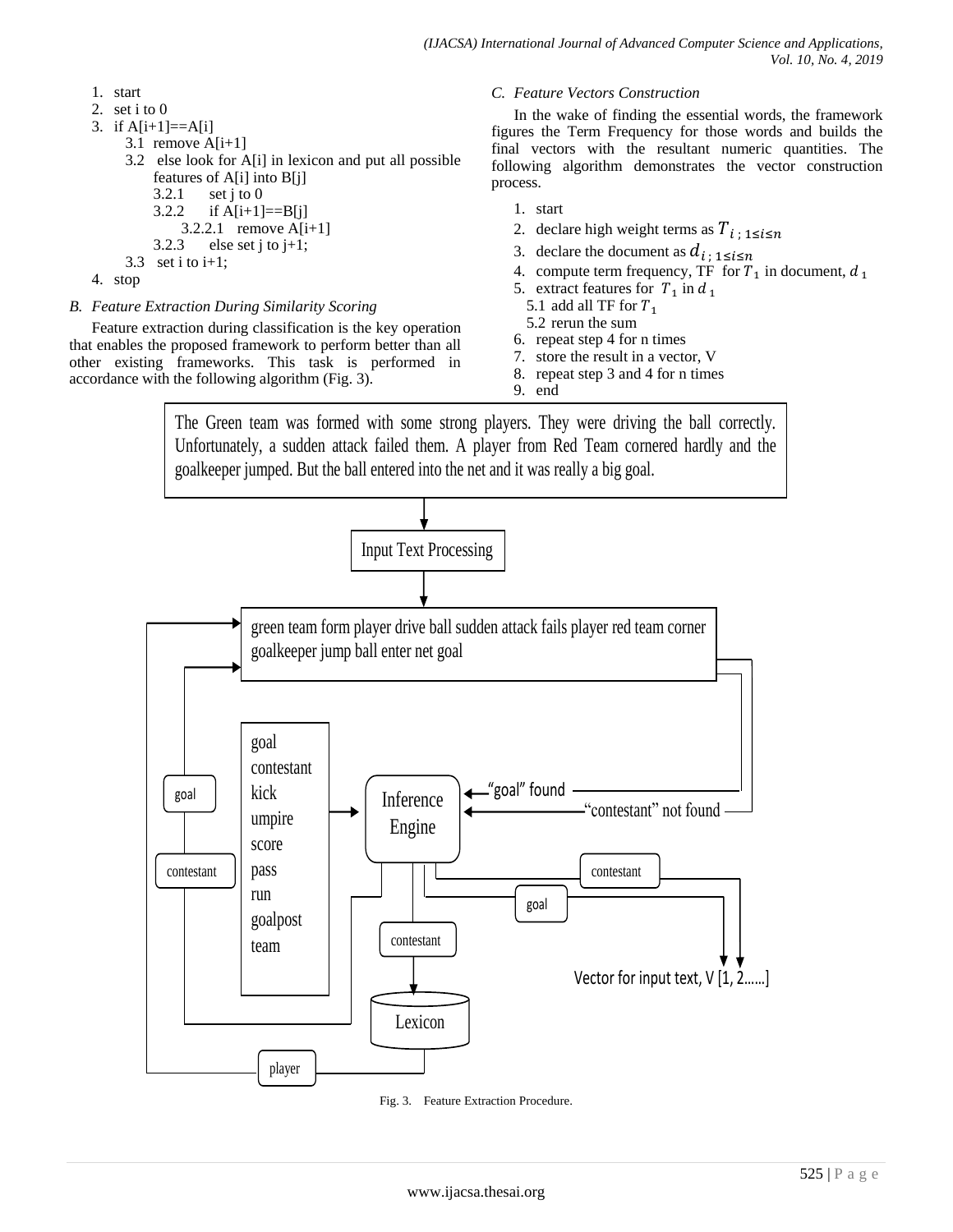## V. IMPLEMENTATION OF THE SYSTEM

Soft Similarity or Soft Cosine Measure classifies text documents in view of the content it bears. For that, only a cosine angle between the features of the trained data and the input data is estimated. The architectural design of how Soft Cosine Measure classifies the text documents is presented in Fig. 4.

Based on the similarity scores, performed by different text documents, the system classifies the documents into some predefined classes. A very straightforward algorithm for the proposed system is given below.

- 1. start
- 2. scan the input text, T
- 3. process T
- 4. extract the feature of T from the lexicon, D
- 5. make a feature vector,  $V_i$
- 6. find the similarity score between  $V_i$  and  $V_t$ ;  ${V_t | V_t \in V; | V| = n}$  where,
- $V=$  trained data vector and n= number of classes
- 7. store the score in a list, L
- 8. repeat Step 6 and 7 for n times
- 9. find the biggest score from L
- 10. make the final decision to put T into  $S_t$ ;  $\{S_t | S_t \in S;$  $|S| = |V|$  } S = set of classes.
- 11. end

Soft Cosine Measure considers the features in VSM which makes it equipped for figuring the likenesses between two documents regardless of whether they have any common word or not. It uses a lexicon to extract the features that are actually taken into account to quantify the similarity between the meaning of two words rather than the words themselves.

In the above figures, a very transparent comparison between Cosine Similarity and Soft Cosine Measure is stated. Fig. 5(a) exhibits a very big difference between Hi and Hello where in Fig. 5(b), Hi and Hello are considered as the words with the same meaning.



Fig. 4. System Architecture for Document Classification.



(b) Performance Measuring using Soft Cosine.

Fig. 5. Comparison between Cosine Similarity and Soft Cosine Measure.

## VI. EXPERIMENTAL RESULTS

A number of experiments have been conducted over the proposed system and each of these experiments confirms that Soft Cosine Measure performs better than Cosine Similarity. The similarity scores of Cosine Similarity and Soft Cosine Measure between two sample documents are presented in Table II.

TABLE II. SIMILARITY SCORE COMPARISON BETWEEN CS AND SCM

| Document 1                                                                                                                                                                                                                                                                                                                                                          | Document <sub>2</sub>                                                                                                                                                                                                                                                                                                                                                             | Cosine Similarity<br>Score | Soft Cosine<br><b>Measure Score</b> |
|---------------------------------------------------------------------------------------------------------------------------------------------------------------------------------------------------------------------------------------------------------------------------------------------------------------------------------------------------------------------|-----------------------------------------------------------------------------------------------------------------------------------------------------------------------------------------------------------------------------------------------------------------------------------------------------------------------------------------------------------------------------------|----------------------------|-------------------------------------|
| Every Mom is<br>the most<br>amazing person<br>for her children -<br>she's their<br>heroine. Mom<br>always knows<br>how her child<br>feels and can<br>help with any<br>problem. Mom<br>can make the<br>most<br>complicated<br>braid and<br>explain<br>fractions: Mom<br>can help to wake<br>her child up in<br>the morning and<br>hug her tightly<br>when she's sad. | Each Mom is the<br>most stunning<br>individual for<br>her kids - she's<br>their champion.<br>Mother<br>dependably<br>knows how her<br>kid feels and can<br>help with any<br>issue. Mother<br>can make the<br>most entangled<br>mesh and clarify<br>divisions; Mom<br>can get her kid<br>up toward the<br>beginning of the<br>day and embrace<br>her firmly when<br>she's pitiful. | 0.5041                     | 0.9997                              |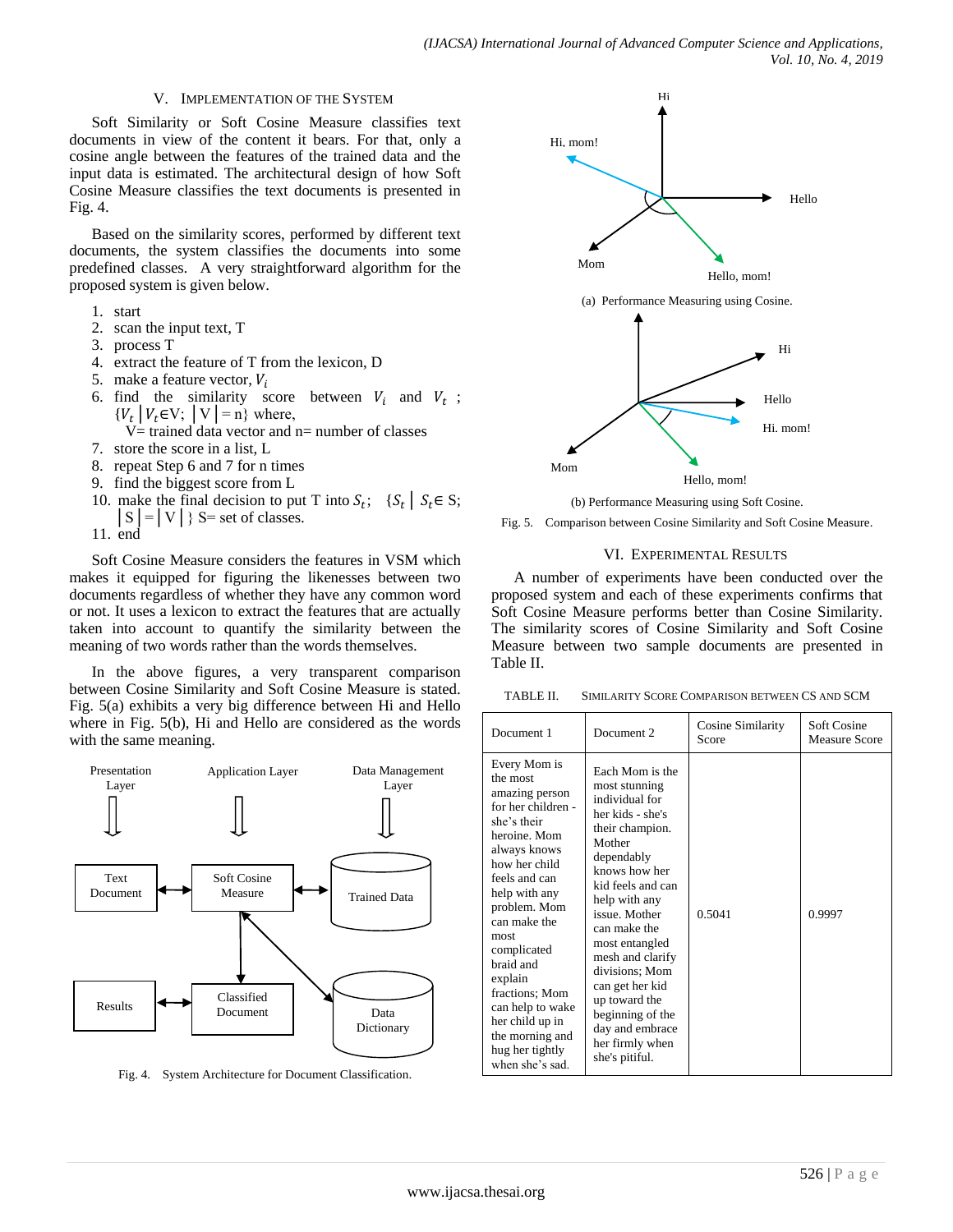They system is tested with different types and sizes of documents to observe its performance under different circumstances. Fig. 6 shows that Soft Cosine Measure performs 49.56% better than the Cosine Similarity. This experiment has been done with 50 distinct documents and for every document Soft Cosine Measure performs around 45% better than Cosine Similarity.

However, the proposed system has been tested for 114 times with 103 different documents to classify into five categories. Each time the system has classified 101 documents correctly which secures its accuracy rate up to 98.06% (Table III).



Fig. 6. Similarity Scores of Soft Cosine Measure and Cosine Similarity for 12 different Documents.

| <b>Documents</b> | <b>System Selected</b><br>Category | <b>Actual Category</b> | <b>Remark</b> |
|------------------|------------------------------------|------------------------|---------------|
| Doc1             | History                            | History                | ✓             |
| Doc 2            | History                            | History                | ✓             |
| Doc3             | Literature                         | Literature             | ✓             |
|                  |                                    |                        |               |
|                  |                                    |                        |               |
|                  |                                    |                        |               |
|                  |                                    |                        | ٠             |
| Doc48            | Comics                             | Comics                 | $\checkmark$  |
| Doc49            | Politics                           | History                | X             |
| Doc50            | Science                            | Science                | ✓             |
| Doc51            | Science                            | Science                | ✓             |
| Doc52            | Literature                         | Literature             | ✓             |
| Doc53            | History                            | Politics               | X             |
|                  |                                    |                        | ٠             |
|                  |                                    |                        |               |
|                  |                                    |                        |               |
|                  |                                    |                        |               |
| Doc100           | Comics                             | Comics                 | ✓             |
| Doc101           | History                            | History                | ✓             |
| Doc102           | Literature                         | Literature             | ✓             |
| Doc103           | Politics                           | Politics               | ✓             |

TABLE III. DOCUMENT CLASSIFICATION RESULTS OF SOFT COSINE **MEASURE** 



Diagonal segments are produced by ties.

Fig. 7. ROC Curves Illustrate the Classification Accuracy of Soft Cosine Measure and Cosine Similarity.

Fig. 7 shows the ROC (Receiver Operating Characteristics Curve) curves where the blue curve represents the classification accuracy of Soft Cosine Measure and the red curve depicts the accuracy of Cosine Similarity. The AUC (area under the curve) of Soft Cosine Measure is 0.925 and AUC of Cosine Similarity is 0.840. So, it turns out to be evident that, the classification accuracy of Soft Cosine Measure is superior to the Cosine Similarity.

## VII.RESULT ANALYSIS

Though document classification is a very important task in natural language processing for its extended use case, it is yet a big challenge to come across the most intense precision in document classification. Researchers have tried numerous strategies to locate the most extreme precision in content-based document classification. According to a contemporary research outcome [24], it has been clear to researchers that Support Vector Machine (SVM) provides the maximum accurate result than any other methods in document classification which is estimated 90.26%. But another recent research demonstrates that cosine similarity classifies content-based document more efficiently than SVM and its accuracy reaches up to 93.9% [4]. However, this research with adequate evidence clarifies that Soft Cosine Measure performs better than Cosine Similarity. A very straightforward comparison among different classification accuracy is given in Table IV.

TABLE IV. CLASSIFICATION ACCURACY OF DIFFERENT METHODS.

| Methodology         | Accuracy $(\% )$ |
|---------------------|------------------|
| <b>SVM</b>          | 90.26            |
| Decision Tree       | 76.99            |
| K Nearest Neighbor  | 84.60            |
| Naive Bayes         | 84.70            |
| Cosine Similarity   | 93.90            |
| Soft Cosine Measure | 98.60            |